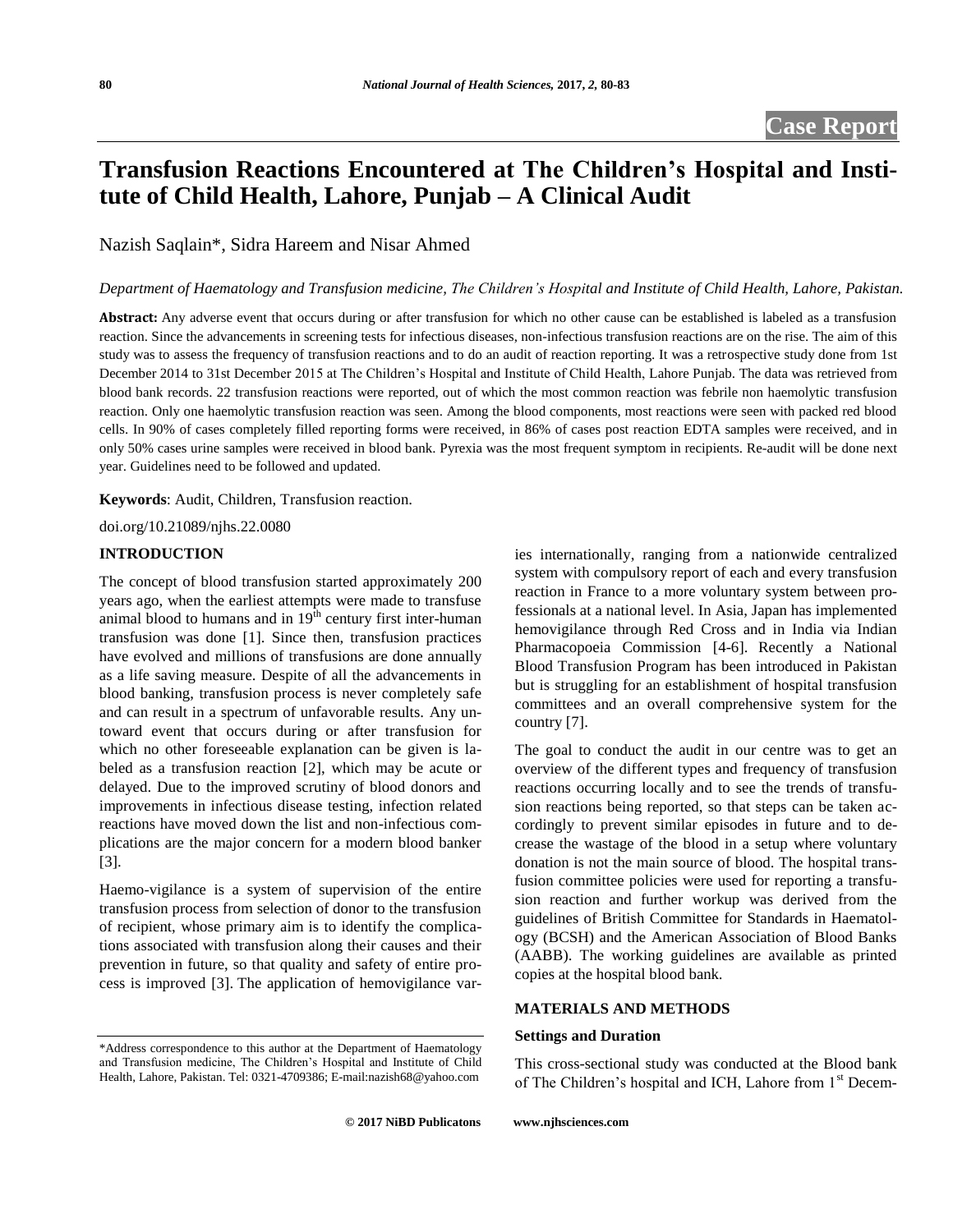ber 2015 to  $31^{\text{st}}$ December 2015. The hospital is a tertiary care institute catering a large burden of oncology patients from the entire province of Punjab, and the hospital blood bank is responsible for providing the entire blood needs of hospital.

# **Collection of Blood Products**

The blood is collected from healthy donors meeting the WHO criteria. A detailed history is taken from every donor followed by physical examination. They include directed, replacement and voluntary donors. The history Performa is filled and informed consent is taken from each donor before starting the blood collection.

# **Evaluation of Transfusion Reactions**

All cases of suspected transfusion reactions were evaluated. The data was retrieved from blood bank records and hard copies of transfusion reaction reports. All suspected cases of transfusion reactions were reported to transfusion medicine unit using a standard reporting form with special emphasis on pre and post transfusion vitals and were investigated following a standard investigation protocol. All the cases were checked for any form of clerical error on part of hospital staff. Patient's pre and post transfusion sample with donor's sample were rechecked for blood-grouping, cross-matching and Direct and Indirect Coombs Test. Post transfusion sample were also sent for full blood picture, urinary haemoglobin and serum bilirubin. Sample from blood bag and segment were sent for sterility tests. Chest X-Ray was carried out only in the suspected cases of Transfusion associated Lung Injury (TRALI).

### **Statistical Analysis**

Data was analyzed by SPSS22, quantitative variables are presented as mean and standard deviation and qualitative variables as frequency and percentages.

# **Ethical Consideration**

The clinical audits are exempted for approval from the ethical committee of the hospital.

# **RESULTS**

Total number of transfusions done in different departments of the hospital in one-year period were 29,358, out of which whole blood units transfused were 7710 and rest 21,648 were different components of transfusions which included Packed red blood cells(PRBC), Fresh frozen Plasma(FFP) and random donors' platelets concentrates. A total of 22 transfusion reactions were reported, which constituted 0.07% of all transfusions. Patients receiving the transfusions ranged from 8 months to 13 years with median age of 5.25 years and male to female recipient ratio was 1:0. 48 Out of total reactions, 9(40%) were directed against PRBCs out of which 1 was with washed PRBCs, 7(31%) against FFPs, 5(22%) against whole blood and only  $1(0.04\%)$  against platelets.

**Table 1.** Frequency of different types of reactions with different components.

| Type of<br><b>Reaction</b>                           | <b>PR</b><br><b>BCs</b> | FF<br>P <sub>S</sub> | Plate-<br>lets | <b>Whole</b><br><b>Blood</b> | To-<br>tal    | Per-<br>centage |
|------------------------------------------------------|-------------------------|----------------------|----------------|------------------------------|---------------|-----------------|
| Febrile Non-<br>Hemolytic<br>Transfusion<br>Reaction | 03                      | 01                   |                | 02                           | 06            | 27.2%           |
| Urticarial                                           | 01                      | 01                   |                | 02                           | 04            | 18.1%           |
| Anaphylactic                                         |                         |                      | 01             |                              | 01            | 4.5%            |
| Acute Hemo-<br>lytic                                 | 01                      |                      |                |                              | 01            | 4.5%            |
| Non specific                                         | 02                      | 02                   |                |                              | 04            | 18.1%           |
| Clerical error                                       |                         | 01                   |                |                              | 01            | 4.5%            |
| Not deter-<br>mined*                                 | 02                      | 02                   |                | 01                           | $0.5^{\circ}$ | 22.7%           |
| <b>TOTAL</b>                                         | 09                      | 07                   | 01             | 05                           | 22            |                 |
| Percentage                                           | 40%                     | 31<br>$\frac{0}{6}$  | 0.04%          | 22%                          |               | 100%            |

\*Because post transfusion samples were not received

Majority (90%) of the reporting forms were completely filled and 10% were only partially filled. Most of the reactions (81%) were reported after 1 hour of the reactions. Blood bags with tubing and EDTA and serum samples were received in 19(86%) cases and urine samples were received in half of the cases (50%).

**Table 2.** Audit of Samples and Reporting Forms.

| <b>EDTA</b><br><b>Samples</b> |     | Urine<br><b>Samples</b> |     | <b>Reporting</b><br><b>Forms</b> |     | <b>Arrival of</b><br><b>Forms</b> |     |
|-------------------------------|-----|-------------------------|-----|----------------------------------|-----|-----------------------------------|-----|
| Sent                          | 86% | Sent                    | 50% | $Com-$<br>pletely<br>filled      | 90% | With-<br>in 1 hr                  | 81% |
| Not<br>sent                   | 14% | Not<br>sent             | 50% | Partially<br>filled              | 10% | After<br>1 <sub>hr</sub>          | 19% |

Highest reactions were reported from surgery department followed by Haematology/Oncology department. Most common symptoms among recipients were rash, urticaria, anxiety, headache, nausea, vomiting and fever. FNHTR was the most common type of reaction seen (27%). There was only one haemolytic transfusion reaction due to wrong labeling of blood group on blood bag.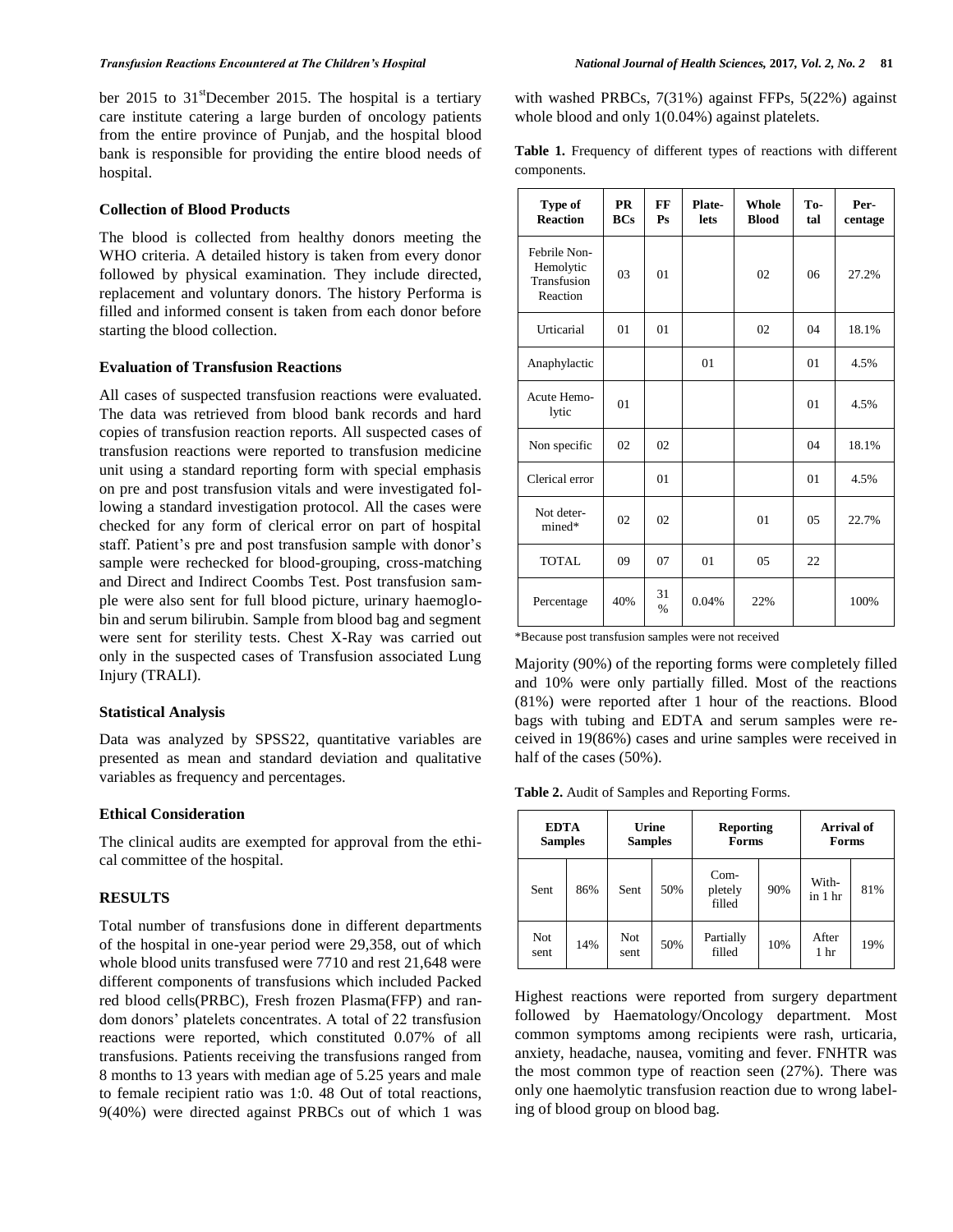**Table 3.** Frequency of Various Symptoms and Distribution in Various Wards.

| <b>Symptoms</b>            | Wards |           |     |
|----------------------------|-------|-----------|-----|
| Fever                      | 90.9% | Surgery   | 27% |
| Rash                       | 54.5% | Oncology  | 18% |
| Urticaria                  | 18.1% | ICU       | 13% |
| Headache                   | 68.1% | Medicine  | 13% |
| Nausea                     | 50%   | Emergency | 13% |
| Backache and/or chest pain | 13.6% | Others    | 13% |

# **DISCUSSION**

The reason to conduct this study in our setup was to analyze the spectrum of transfusion reactions and also to access the efficiency of the reporting system in use so that further changes or enhancements can be made to improve the hemovigilance. We tried to achieve both the goals by processing the post-transfusion samples to determine various types of reactions and in addition we looked at the timing of reporting of reaction and frequency of samples received from wards to assess how seriously the clinicians and paramedical staff are while dealing with the transfusion.

We observed that the rate of transfusion reactions at our hospital was low (0.07%) and is not comparable to the more developed countries of the world like Brazil, France and Netherlands where rate of ATR are 2.6, 2.8 and 2.9 per 1000 transfused products respectively [13]. But the results are very much similar to the studies carried out at The Agha Khan University, Karachi, Pakistan and in India which showed the incidence of 0.082%. and 0.05% respectively [11]. It is because of the under reporting of reactions in our setup due to lack of education regarding the diagnosis of transfusion reaction and importance of its reporting which leads to reporting of only the very obvious reactions and second fear of legal consequences in case of medical negligence during transfusion on part of medical professionals. This is also evident from the lack of samples in 5 cases of transfusion reactions which accounted for a major portion (22%) of reactions which went unclassified. Another factor that could have contributed to the low incidence of Acute Transfusion Reactions in our setup is the routine practice to administer intravenous steroids and antihistamines pre- transfusion, these medications could mask the symptoms of acute reaction.

The commonest reaction was Febrile Non-Hemolytic Transfusion Reaction (FNHTR) followed by allergic reactions. This was comparable to a study conducted in North India which reported FNHTR and allergic reactions being the most common of all types of adverse transfusion reactions [8]. Majority of our patients had minor symptoms like fever, rash and pruritus. These findings were similar to Musa *et al* study who reported the commonest symptoms being fever, rigors, rash or urticaria [9]. No case of Transfusion Related Acute Lung Injury (TRALI) was reported in our study, which would be due to a rarity of this serious transfusion reaction and most importantly due to the lack of female donors in our country. In all of the reported transfusion reactions in our study, all the blood donations were taken from males. Similarly, no volume overload reaction was reported. In our present study, males were more affected than females similar to the study by Kumar *et al.* [14]. However, Sidhu *et al.* in their study found that females are more affected than males [15]. No gender association can be established from this study.

A single ABO incompatibility case was due to the clerical error, upon investigation of the case it was found out that there was no technical error, labeling of blood group on the blood bag was wrongly done. Such cases can be controlled by increasing the check points in the blood bank working area. The blood bank staffs' efficiency is directly related to their working hours, job environment and availability of senior staff in the situation of difficult cases. These points have been taken into account and discussed with the hospital transfusion committee.

Our study showed that the red cell transfusions were most commonly followed by acute transfusion reactions, followed by the FFP and platelet concentrates with the rates of 40%, 31% and 04% respectively. However, the association cannot be established as PRBCs were the most issued and transfused components. Our findings were consistent with another study which reported blood components that caused most of transfusion reactions were RBCs followed by FFPs and platelets (Grujic J, 2012) [10]. In another study Riti et al showed similar results with most reactions occurring with whole blood followed by packed cells, FFPs and platelets [12].

Here an important point that needs attention is the ongoing use of whole blood even in a tertiary care setting. Another issue that needs to be highlighted is the importance of transfusion notes, both pre and post transfusion and vigilant transfusion monitoring, blood should preferably be transfused at morning in the presence of senior staff so that any reaction can be handled efficiently.

There is an increasing role of Hospital Transfusion Committees (HTC) to bring all the stakeholders to the table including the patients and attendants for improving their education regarding transfusion reactions and increasing the trend of voluntary donation. Special emphasis to the training of nursing staff should be given for early recognition of reaction as these are people that are in immediate contact with patients. More importantly HTC should outline the role of haematologist and setup protocols for any transfusion related emergency that needs his/her attention and his/her consultation